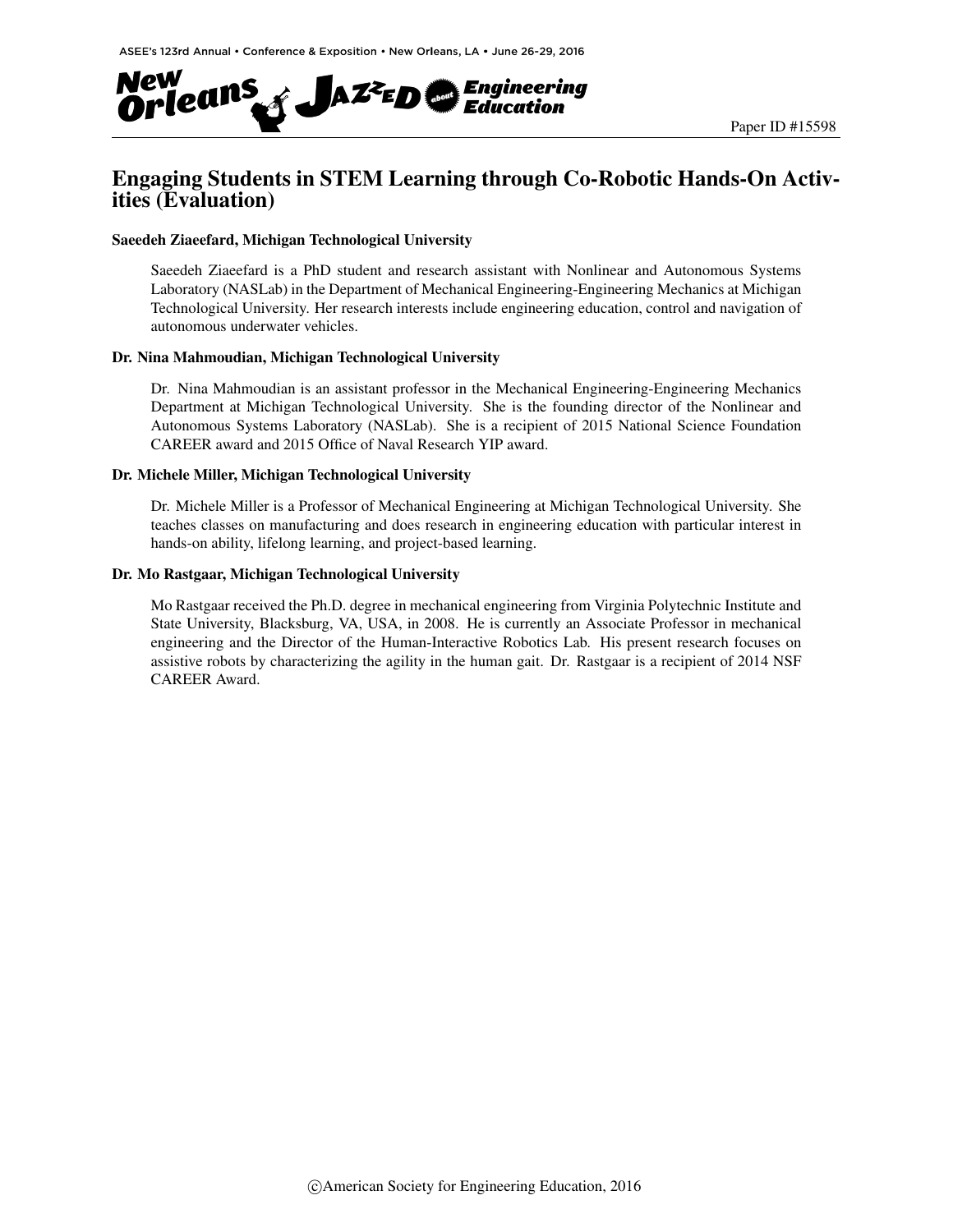# **Engaging Students in STEM Learning through Co-robotic Hands-on Activities**

### Abstract

This paper introduces two co-robotic pedagogical platforms. The goal is to study the effect of meaningful learning contexts and hands-on activities, facilitated through the use of co-robotic platforms, in broadening and sustaining student engagement in STEM. The paper presents a week-long residential STEM learning curriculum designed and implemented to introduce students to hands-on engineering. The week-long program has been offered for middle school level students, and its effectiveness has been studied. Pre and post surveys have been conducted to study the impact of the experience in increasing students' interest in robotics and engineering. The results of this study show that co-robotic activities increased students' awareness about the role of engineering in protecting the environment and improving human life.

### 1. Introduction

Science teachers across the nation have to find innovative ways to incorporate the three dimensions of the Next Generation Science Standards  $(NGSS)^{-1}$  –Science and Engineering Practices, Crosscutting Concepts, and Disciplinary Core Ideas—in their classes. To respond to this urgent need, Nonlinear and Autonomous Systems Lab (NASLab) and Human-Interactive Robotics Lab (HIRoLAb) at Michigan Technological University have collaborated to create an educational program utilizing in-house educational co-robots.

The two co-robotic platforms are: 1) A Glider for Underwater Problem-solving and Promotion of Interest in Engineering or "GUPPIE"<sup>2</sup> developed by NASLab and 2) a surface electromyography (sEMG)-controlled manipulator called Neu-pulator developed by HIRoLab. The co-robots are easy and inexpensive to manufacture, with readily available lightweight and durable components. They are also modular to accommodate a variety of learning activities that help young students to learn about science, technology and, engineering.

During this program, students learn how the engineering process comes together and how robots can help people explore the environment and improve human life. Co-robots will help teachers to exploit the natural connection between engineering and science concepts. The activities are designed to attract the interest of students as early as middle school and sustain their interest through college, and thus learning can be scaffolded. Co-robots showcase the diversity of robotics application in engineering design. Students observe, practice, and implement their newly acquired engineering knowledge in two different fields of robotics: building a robotic arm to help a human with daily life activities; and manufacturing an underwater glider to collect water quality data in lakes and oceans to help the scientists with water pollution crises.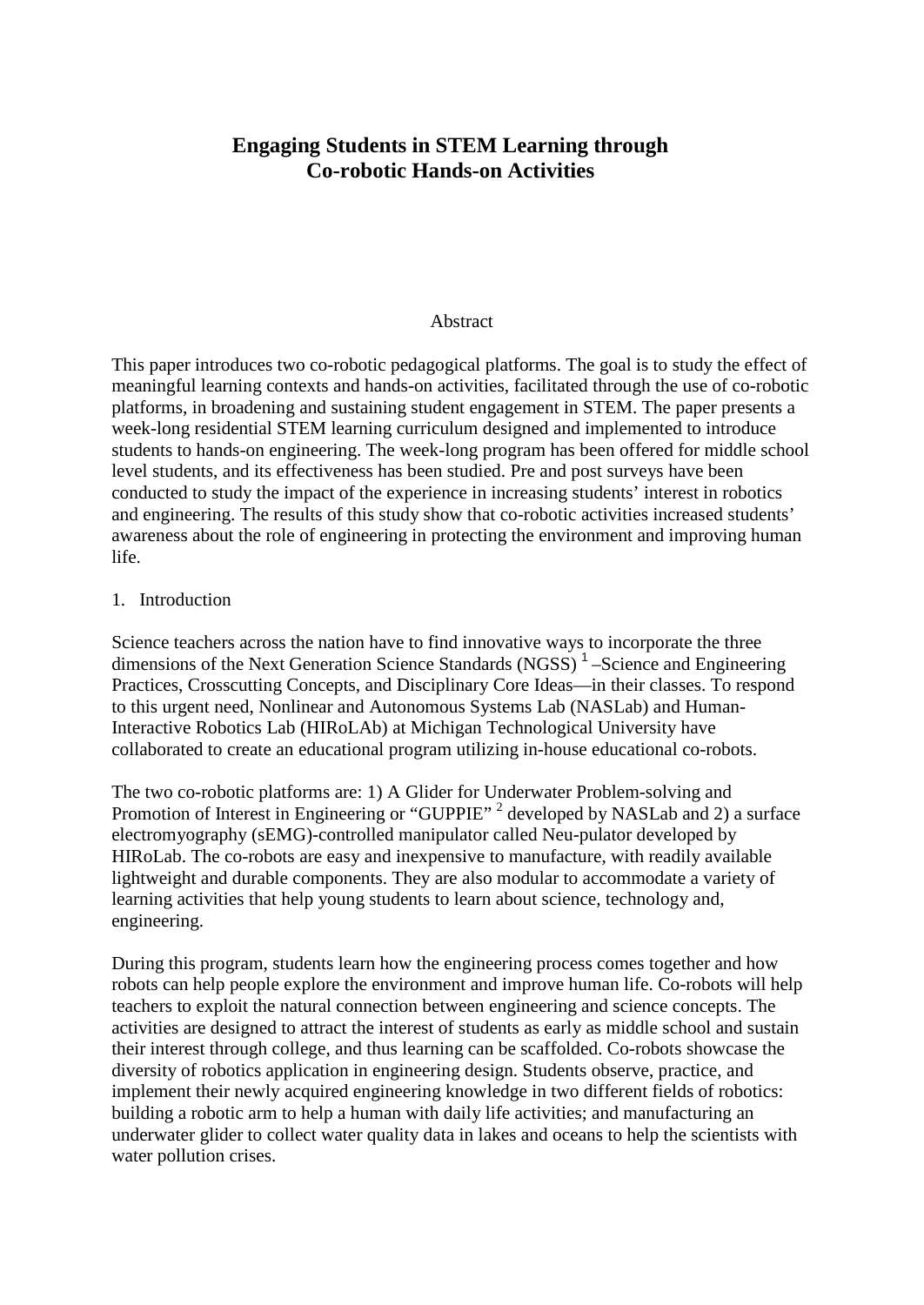## 2. Background

This work intends to meet the challenge of stimulating and sustaining the interest of rural students in Science, Technology, Engineering, and Math (STEM). Moreover, this work targets the half of the population – women – that is underrepresented in engineering and STEM occupations. The introduced hands-on activities are aligned with the goals of NGSS framework and promote the engineering design process in K-12 education.

The NGSS framework was developed in an effort to produce K-12 science standards rich in content and practice that are coherent across disciplines.<sup>3</sup> The NGSS (2013) indicates that engineering must be a fundamental part of the new framework since students are required to develop the capability to carry and transfer knowledge across science disciplines through modeling, planning, conducting investigations, analyzing and interpreting data, and constructing explanations to demonstrate understanding of core science ideas. Students "must be able to apply scientific ideas to solve a design problem, taking into account possible unanticipated effects".<sup>3</sup>

Our approach to broadening participation is based on what we know works to engage girls in engineering. We know that precollege and college design classes have a much higher percentage of women, as do classes or competitions that are organized around a "Make Life Better" theme.<sup>4-5</sup> Middle and high school students, specifically girls, are interested in careers that "help" people and the environment.<sup>6</sup> There are practices focused on attracting girls to STEM such as EngineerGirl<sup>7</sup> and GoldieBlox.<sup>8</sup> Reaching students in the middle school years is critically important  $<sup>6</sup>$  because they are forming interests that, in the short term, will affect</sup> course selection in high school, and, in the long term, may affect career choices. To increase female enrollment in mechanical engineering, electrical engineering, and robotics, we need to promote engineering as a profession that contributes to the welfare of society.<sup>9</sup> Based on this knowledge, we strongly believe that if the scientific and human value of engineering is made clear to students during  $6<sup>th</sup> - 8<sup>th</sup>$  grade, we will significantly broaden engagement in critical STEM areas.

Variety of STEM educators promote STEM concepts through hands-on activities to multiple group ages. C-STEM center at UC Davis emphasizes on teaching programming, robotics and digital media through a self-sustained summer camp to 4 to 8th grade students, and targets middle school girls through Girls in Robotics Leadership camp.<sup>10</sup> In Carnegie Mellon University, Illah Nourbakhsh and his team in "The Robotic institute" developed K-12 educational outreach program to promote STEM concepts through hands on activities. His Women at SCS and Girls of steel interacts with middle school and high school girls to promote computer science and robotics.<sup>11</sup> His Arts and bots is a combination of crafting and common robotics programming that promotes collaborative "expression-focused robots" rather than competition based robotics.<sup>12</sup>

In our work, co-robots are introduced as pedagogical tools to utilize engineering design as a motivator to teach Science, Technology, Engineering, and Mathematics through practical hands-on activities to students. Engineering education assists development of engineering "habits of mind" including systems thinking, creativity, optimism, collaboration, effective communication, and ethical considerations.<sup>13</sup> This paper reports on the first year of a multiyear project to engage middle and high school students in the engineering process through corobotic activities. The efforts include developing a hands-on curriculum, implementing it in a week-long summer youth program in summer 2015, and evaluating the outcomes.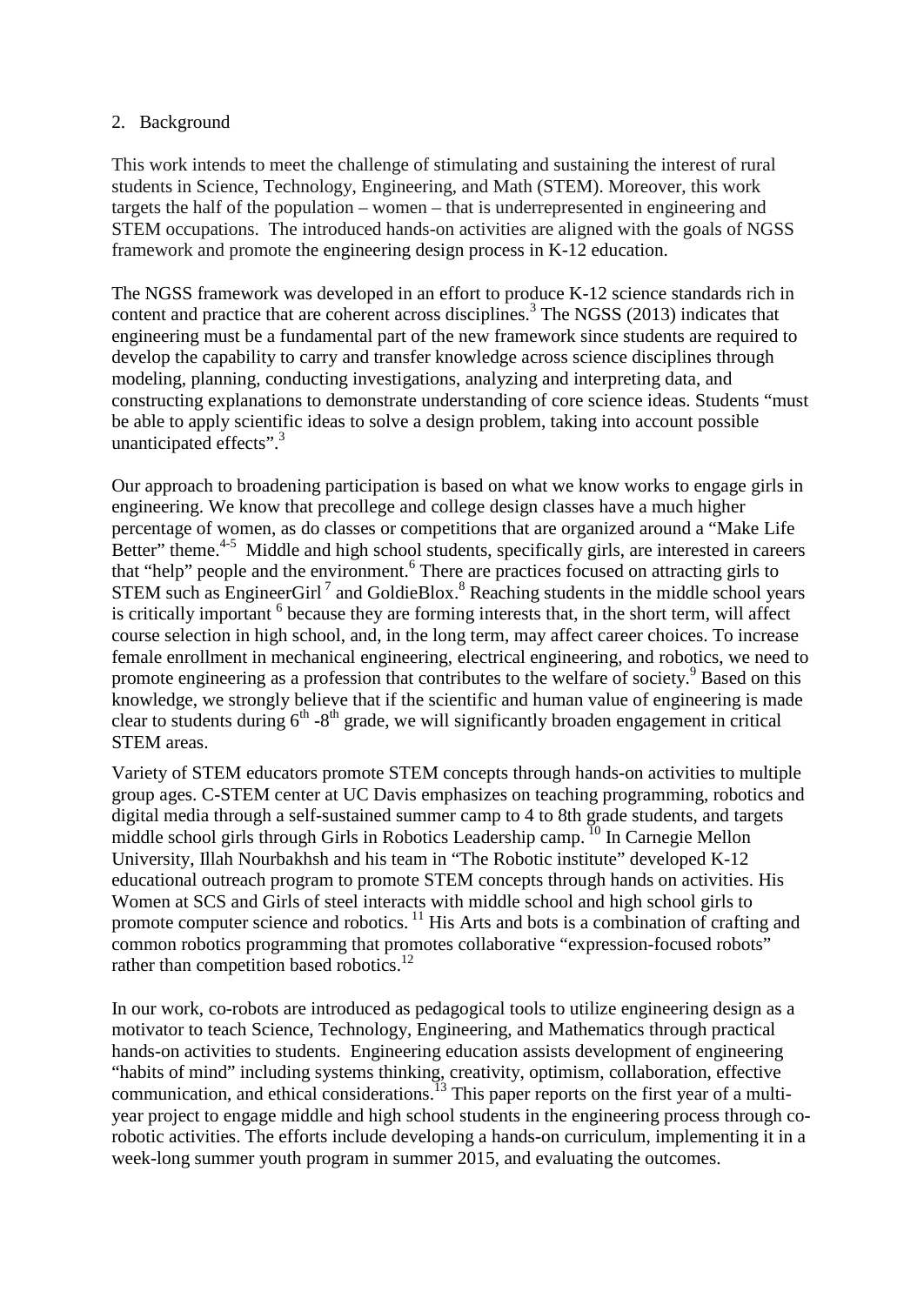## 3. The Engineering Process

Our goal is to engage students from early ages in engineering practice to learn the "engineering process". To increase the project impact, we plan to train teachers to be able to conduct these class activities independently. Studies show that many students are not exposed to the engineering topics during K-12 because their teachers were not trained to include engineering concepts in their course content.<sup>14-17</sup>

The NGSS framework defines engineering as any engagement in a systematic practice of design to achieve solutions to particular human problems.<sup>3</sup> Engineering practice as shown in Figure 1 is composed of six stages to create solutions. This engineering process includes ask, imagine, plan/brainstorm, create/build, test/validation, and improve/redesign.



Figure 1: Engineering Process Concept.

The engineering process begins with identifying the problem and asking the right question. This step addresses the first component of the engineering core idea, defining and delimiting engineering problems. Following this step the creativity and problem-solving phase starts. To *imagine* the possible solution, one explores different aspects of the problem by utilizing different resources ranging from informative websites to journal papers and textbooks. At this stage students will learn how to evaluate the information they find on the Internet. Next, students brainstorm and analyze different criteria associated with the problem and the solution. Then they plan the project in terms of cost, time and deliverable. After designing and planning, they begin prototyping and production. The product goes through testing to validate the performance against requirements. If the requirements are not met, design improvement is necessary and steps 1-5 are repeated. Students practice these stages repeatedly to optimize the design solution. With GUPPIE and Neu-pulator, students experience the engineering process and learn how robots can help people and explore the environment.

## 3.1 Curriculum Development

The goals of this curricula is to develop: 1) a course content that aligns with the NGSS core concepts and promotes engineering design thinking in young students; 2) a program that prepares teachers to teach this content; and 3) affordable hands-on pedagogical tools that complement that course content. We select co-robots since they merge all the necessary concepts of science and technology into the engineering process. Students learn about basic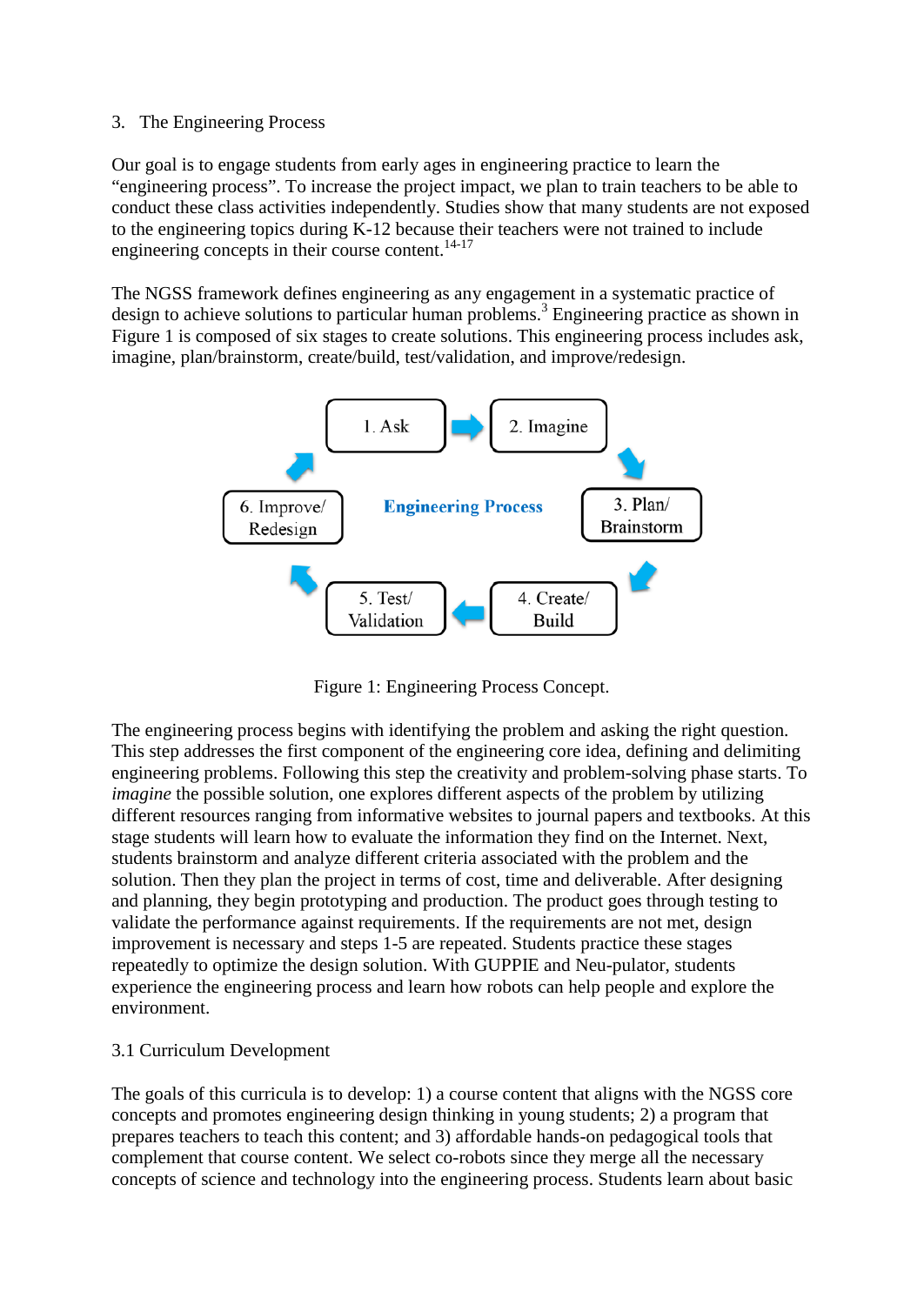programming to make their robot work. Unfortunately, coding and programming education is rare in the K-12 system.<sup>18</sup> Our aim is to develop a multi-disciplinary course that combines elements of electrical, mechanical, mechatronics and industrial engineering, as well as computer science. We develop platforms that can mitigate these difficulties and marry different aspects of the engineering process.

The NGSS framework identifies eight practices of science and engineering as essential for all students to learn<sup>19</sup>: 1) asking questions (for science) and defining problems (for engineering), 2) developing and using models, 3) planning and carrying out investigations, 4) analyzing and interpreting data, 5) using mathematics and computational thinking, 6) constructing explanations (for science) and designing solutions (for engineering), 7) engaging in argument from evidence, and 8) obtaining, evaluating, and communicating information. The co-robotics program covers these eight practices by dividing the course activities into five categories: 1) design 2) production 3) assembly 4) programing 5) test and validation.

The course starts with an introduction to robotics and the current state of the art in this technology. Students discuss how robots can affect human life and the surrounding environment. To familiarize students with the different components of the co-robots and their functions, students explore a pre-assembled GUPPIE and Neu-pulator. This discussion session engages students in the design process and taught them about the electronics, structure, and dynamics of the glider and the manipulator. The design process begins with brainstorming. Students and their instructors discuss how they could build a robot with provided affordable materials. Then students make a rough sketch of the robot design. After that, students learn how to use 3D design software to draw the structural parts of their robots. In this course, students have the chance to 3D print components of the co-robots. After assembling their robot, it is time to program the microprocessor. In the co-robotics course, students learn the basics of coding in C language and use it to program the Arduino board. At this stage, the mechanical and electrical parts of the robot are ready and students can test their robots, observe the outcome of their designs, troubleshoot, debug, and redesign if necessary by iterating the design process.

## 3.2 Evaluation Methodology

To evaluate the co-robots course, we adopted four different assessment methods: survey, inclass assignments and challenges, observation, and interview.<sup>20</sup> The first sets of surveys are collected before the students attended the program including writing an essay to answer questions about their background in robotics, their level of computer/coding skills, and their comfort level with teamwork. They are also required to complete an on-line survey on the first day of the class. The answers facilitate initial group assignments. In the pre-course survey students rate the level of their interest in different engineering process aspects in scale of 1 (very interested) to 7 (not interested at all).

In-class worksheets and in-class observation are used to evaluate the pedagogical effect on students especially their learning of STEM concepts and their engagement and teamwork. Students complete the worksheets and answer short or multiple choice questions regarding the course content activities every day. Depending on the session topic, the questions include brainstorming and drawing a sketch, calculating the error of measurements, or multiple choice or short answer questions of the course material. A psychology student researcher observes students during each session without interrupting action to evaluate the students' behavior and their response to the activities.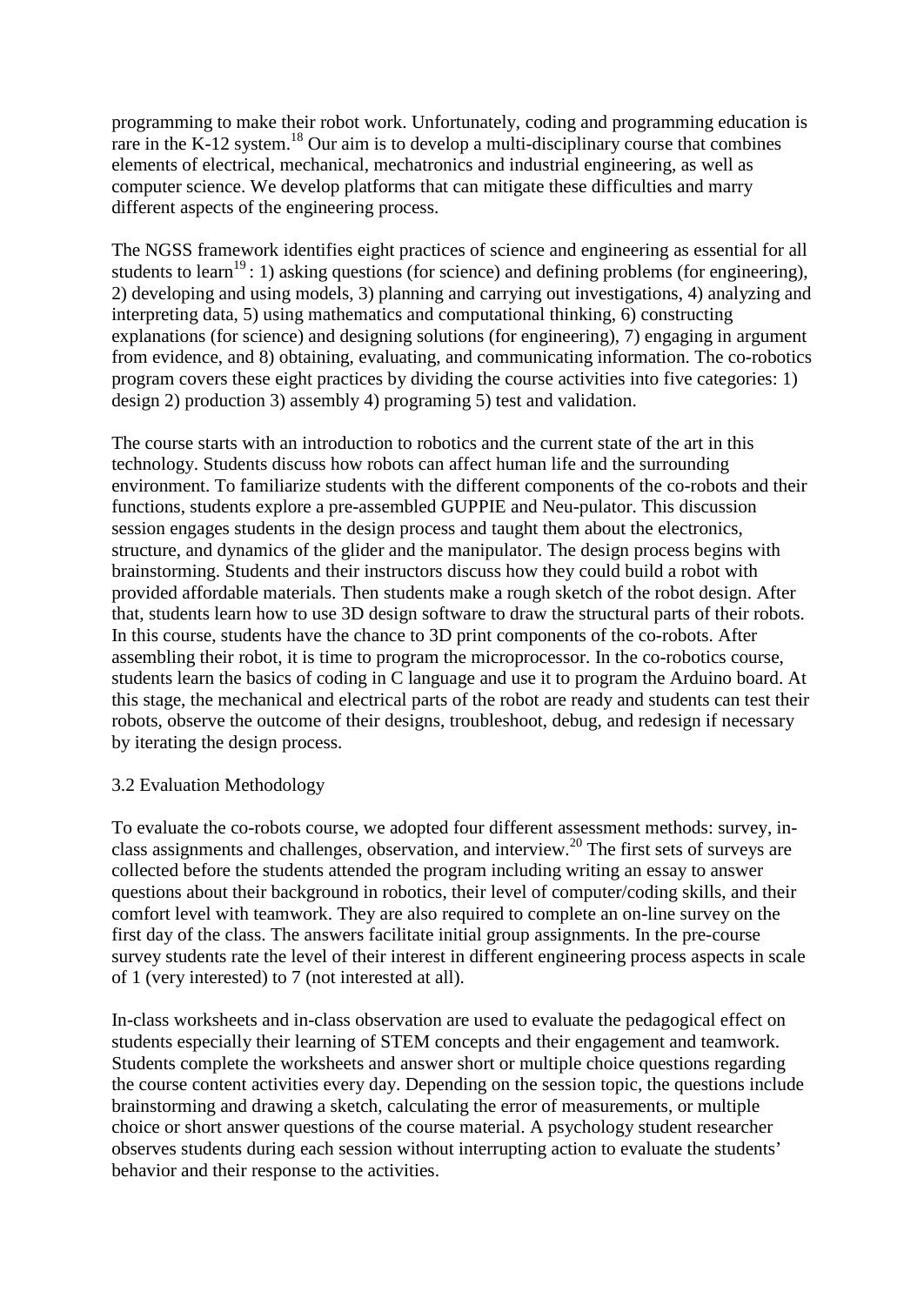After completing the co-robots course, students complete a post-course survey and participate in a post program interview. The post-course survey assesses student interest in each course activity and how the activities increase students' confidence and interest in engineering and robotics. The post-course interview is useful for gaining more knowledge of their experience with the program.

The results of the post-course survey and post-program interview are compared to the presurvey controlled data as an outcome of this work. The comparison and other evaluations assist us in recognizing the successful pedagogical practices and the ones that need improvement.

4. Curriculum Implementation Through Co-Robotics Summer Program

We successfully tested the co-robots with the different age groups and diverse underrepresented populations in collaboration with Western Upper Peninsula's Center for Science, Mathematics, and Environmental Education (WUPC) and Michigan Tech's Center for Pre-College Outreach.

In the summer of 2015, the co-robotics engineering practice course pilot was offered to 21 middle school students (grades 6th-8th). Students were divided into two main groups of ten and eleven students for each co-robot session. For each session students were asked to self-select as teams of two or three. This team size helped the students have the opportunity to achieve hands-on experience. Students in group one attended the GUPPIE session in the morning and Neu-pulator session in the afternoon. Group two attended the sessions in reverse.

We provided each student with a folder containing all the worksheets, course instruction, manuals, and extra paper for taking notes. We used the worksheets to evaluate students understanding on the subjects taught. At the beginning of each session, we would address the problems of the previous session.

In the *design* session, students learned how to use engineering software (compatible with age group). The training started from creating simple shapes such as line, circle, and rectangle. Then they proceeded with a more advanced toolbox such as creating a 3D object from a 2D sketch, cutting holes in the 3D object, using fillet and chamfer tools. They learned how to use different views in the software to observe their design from multiple angles. This session introduced students with visualization and brought their designs to life. To practice realistic engineering design, students were required to measure one of the structural components of the co-robots using a caliper. After recording the dimensions in the record sheet, students started modeling the part using their earlier design training. A step-by-step manual was developed to assist students with their design process. Students were encouraged to practice this assignment as a group activity. The goal of this activity, in addition to engineering design, is to promote brainstorming multiple ideas in a group and practice team work.

In the production stage, students gained knowledge about fabrication and assembly processes. They sent their designs to the 3D printer for fabrication. In this process, they learned how 3D printers work. They also could use the 3D printer for internal components of the GUPPIE and Neu-pulator components. Students also had the option to use plywood or cardboard to build the manipulator membrane and paint the parts. GUPPIE uses off-the-shelf material such as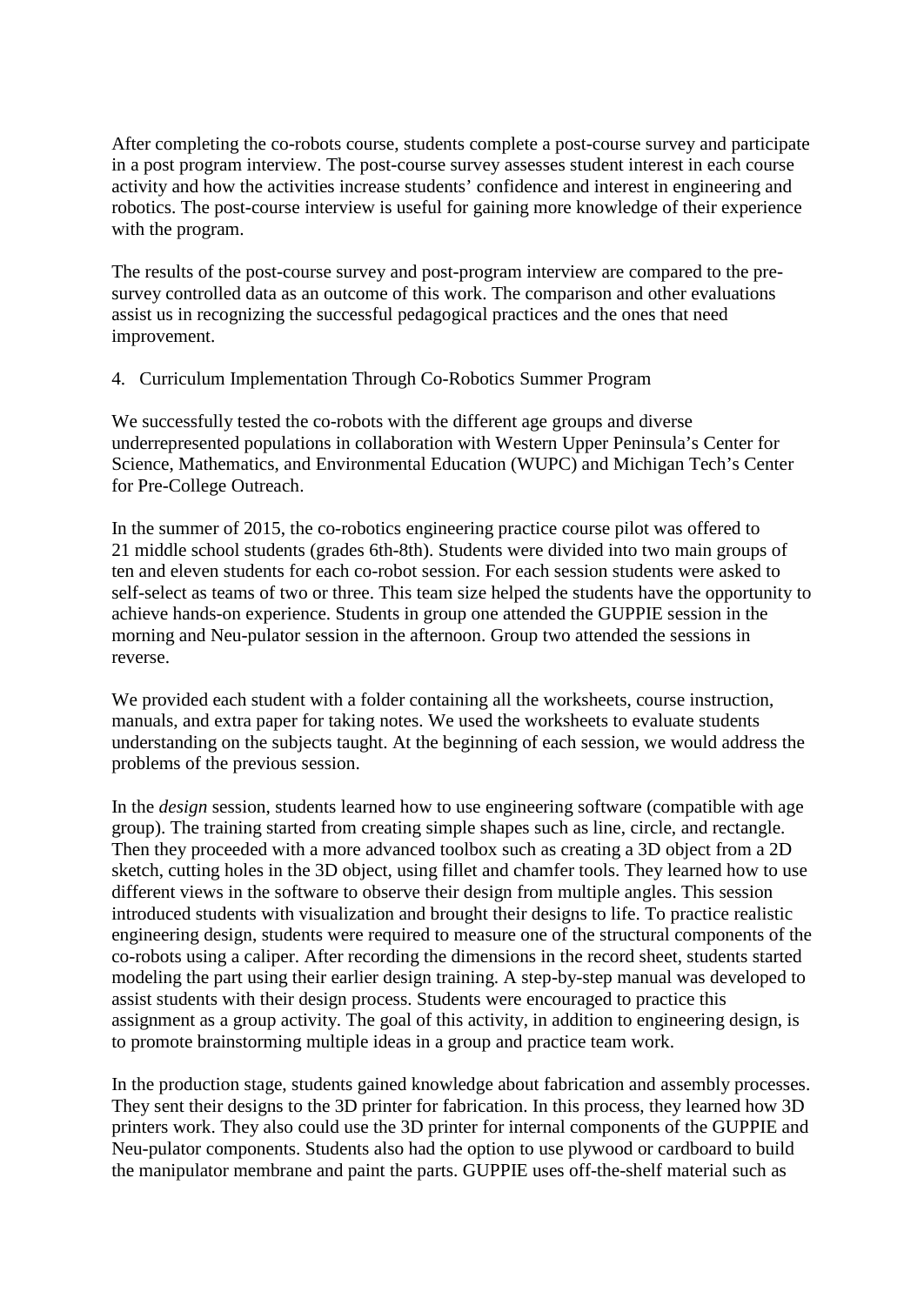syringes and an acrylic tube on which students used cutting and grinding tools to prepare for the assembly (Figure 2). After preparing all the components, students assembled the robots following provided assembly manual. All students had the opportunity to build both corobots. Students resolved challenges of the build process through discussion with their team and the assistance of instructors.



Figure 2. Students are building GUPPIE.

Students learned basic programming, using an Arduino learning kit and following an instruction manual. Students practiced building simple electronic circuits to turn on and off LEDs, and used a servo motor to translate linear motion to rotational motion, photo-resistors to measure amount of light, an infrared sensor to detect objects. Students learned how each component of the circuit works and how each part of the code affects the outcome of the project through hands-on learning and practice. For example, they could change the time interval of the LED on/off state to observe how fast or slow it blinks, or how they could change the servo motor speed. After accomplishing the goal of each project, students were encouraged to solve a more challenging project related to what they learned. We called these assignments "fun projects". We observed that students showed a great interest in accomplishing the fun projects.

After finishing the basic programming, each group was asked to write a simple code and upload it on the Arduino board used on each co-robot. The consistency of the electronics and mechanical components used in both projects is the fundamental advantage of this course. Students could easily implement the design, production and programing skills they learned on two different robots with the common components (Arduino board, servo motors, resistors, battery). They uploaded the prepared codes to run their robots, and then iterated to debug the codes.

On the last day of the course, each team had the opportunity to test both co-robots. They deployed GUPPIE in the swimming pool and swam with it. Each group installed the Go-Pro with the 3D printed mount on the GUPPIE and recorded a short video while they were swimming with the underwater glider they built. Students tested Neu-pulator and showed that using their muscle signals they can perform different tasks (Figure 3). Students were challenged to use Neu-pulator to play volleyball against each other.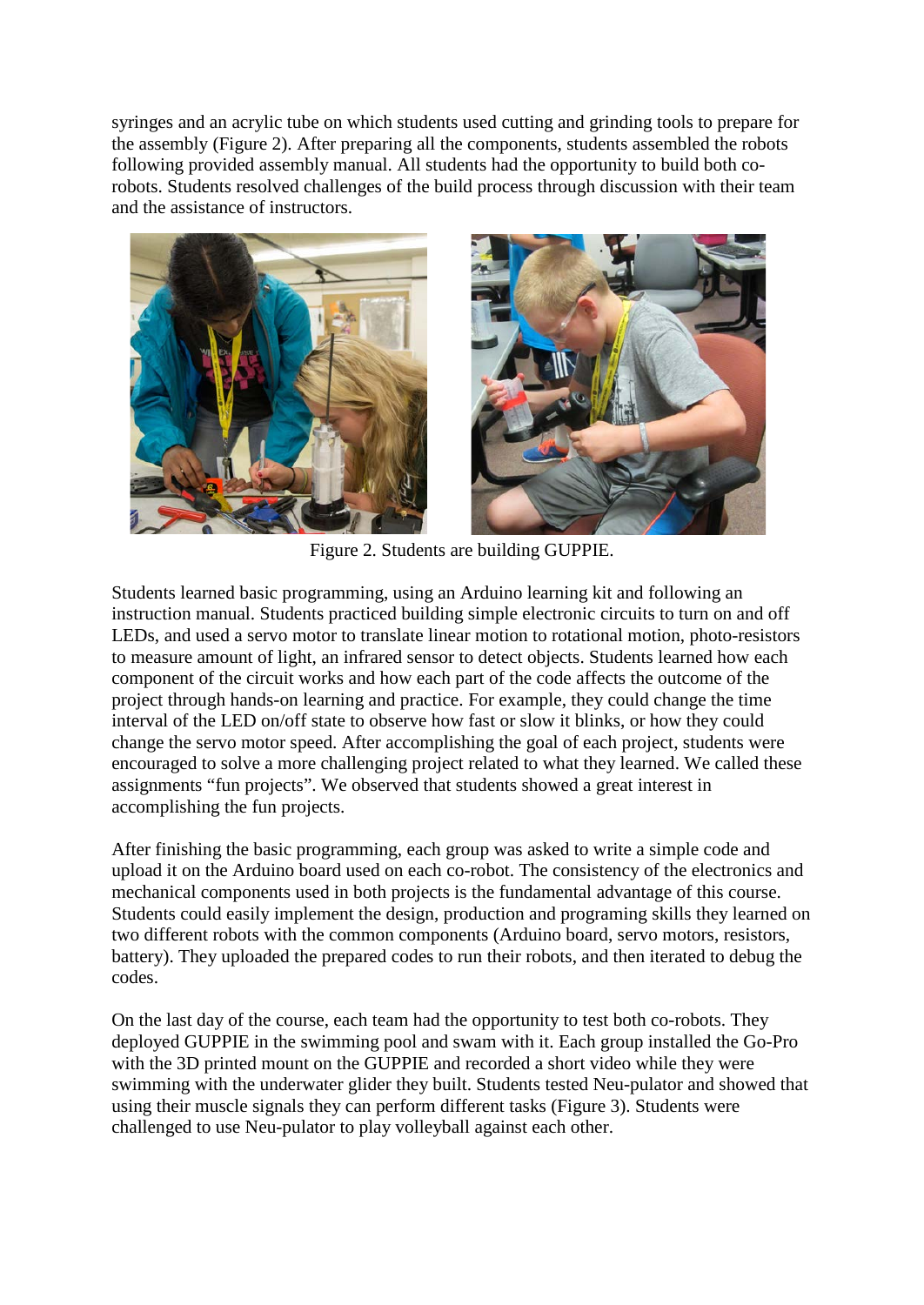

Figure 3. Students are testing Neu-pulator.

# 4.1 Survey Results

Assessing the worksheets, we realized that students had a better grasp of the course material whenever a hands-on activity or visual effects were used.

In the pre-course survey 45 percent of the students mentioned they liked programming and only 40 percent have had any coding experience. The post-course survey found that 80 percent of students "learned coding, how to work with circuits, and how Arduino board works". The other 20 percent highlighted that they learned how to build a robot.

In post-course survey results, students showed higher interest in programming/coding compared to the pre-course survey. In fact, 50 percent of students expressed that coding and wiring were their favorite activities because "it is fun to create the little projects and the challenge of troubleshooting was pretty fun." Another student responded "I liked building and programming robots because it was exciting". Forty-four percent of the students found building and assembling the robots exciting. One student expressed that "it was fun designing something that could actually be 3D printed."

As for least favorite activity, four students found coding confusing and challenging. One student did not like assembling the robotic arm and another student did not like modeling because "it's hard for me to get everything in place". More than 50 percent of the students expressed that "they liked it all" or "I didn't have a least favorite part, it was all fun." When asked if there was an activity that they couldn't conduct, 83 percent responded "no".

In addition, as part of post-course survey, students were asked if they were to build a robot, what would you want the robot to do. The answers were grouped into three categories: capability, research/exploration, and helping people. Some responses fit in multiple categories. For example, "exploration and doing the jobs that humans can't" would fit in all three categories. We observed an increase in robots helping people category overall. The words humans, helping, people, underwater research, lives were the most commonly used.

We also learned that, at the middle school level, students are highly interested in learning how to write code. Since coding could be intimidating for some students, we decided to use the "play and learn" and "parallel learning" approach with this aspect of STEM learning. As some believe that coding is the real T in STEM learning  $^{19}$ , the survey result encourages more focus on programming and integration of electrical engineering with computer science in the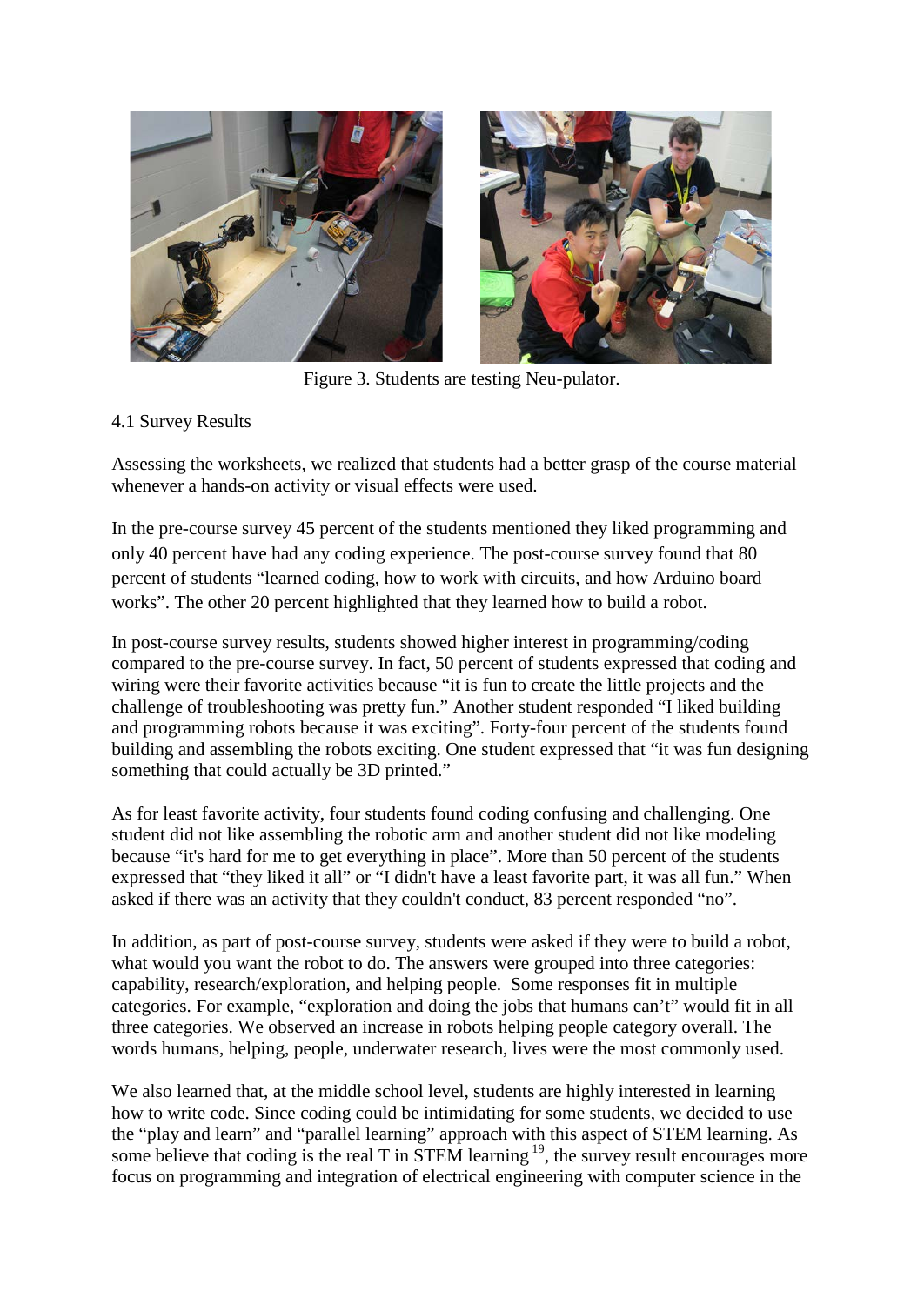co-robot course so that students could play with electronics and circuits while learning how to code.

## 5. Conclusion and Future Work

The co-robotics program was successfully offered in the summer of 2015 to a diverse group of students. Students learned and practiced the engineering process through hands-on activities with GUPPIE and Neu-pulator. When students swam with their own GUPPIEs or played volleyball with the Neu-pulator, their enthusiasm and excitement were contagious. Hopefully, this is a sign that the program will spark continued creativity, ingenuity, and love of STEM learning.

The co-robotics pedagogy is aligned with NGSS. In this course, students *asked questions*  about co-robots and *described* their application in human life. They *conducted research* on different designs of both co-robots, learned how to *measure errors* and how to *collect data*. Then each student *designed* the robots and *modeled* them in 3D design software. They assembled their robots in the *production* stage. Students applied algorithm and created codes to run their robots *using mathematical and computational thinking*. They learned how to test and validate their designs: troubleshoot, debug, and redesign parts of co-robots. In the "fun project" segment, they explained their solution to solve the challenge and *supported their solution with evidence*. Co-robotics program covered the eight practices of science and engineering with these hands-on activities.

The current efforts of NASLab and HIRoLab focus on creating pathways for teachers to adopt co-robot hand-on activities in classroom. During the course, we also addressed and resolved some common difficulties in engineering teams, including gender dynamics, miscommunications, misunderstandings, and other frustrations that emerge from teamwork. We realized that the co-robotics program was a successful experience when students noted, "There's a lot more to robots than meets the eye" and "I learned how to program and create living and real robot instead of just drawing a picture of one."

The co-robotics course is a multi-year program started in summer 2015. This course is part of the Michigan Tech's Summer Youth Program. Registration is open for 2016. The specific target groups for this summer are female students and students from rural, low socioeconomic regions surrounding Great Lakes. The pilot teacher training will be also offered in summer 2016. We have scheduled a workshop for local teachers in the spring to present the co-robotic course to recruit teachers.

### Acknowledgment

National Science Foundation supports this work under grant numbers 1426989 and 1453886.

#### References

- [1] J. L. Irwin, J. Pearce, G. Anzolone, and D. Oppliger, "The reprap 3-D printer revolution in stem education," in 121st ASEE Annual Conference & Exposition, 2014.
- [2] S. Ziaeefard, G. Ribeiro, and N. Mahmoudian, "GUPPIE, underwater 3d printed robot a game changer in control design education," in American Control Conference (ACC), 2015, pp. 2789–2794, July 2015.